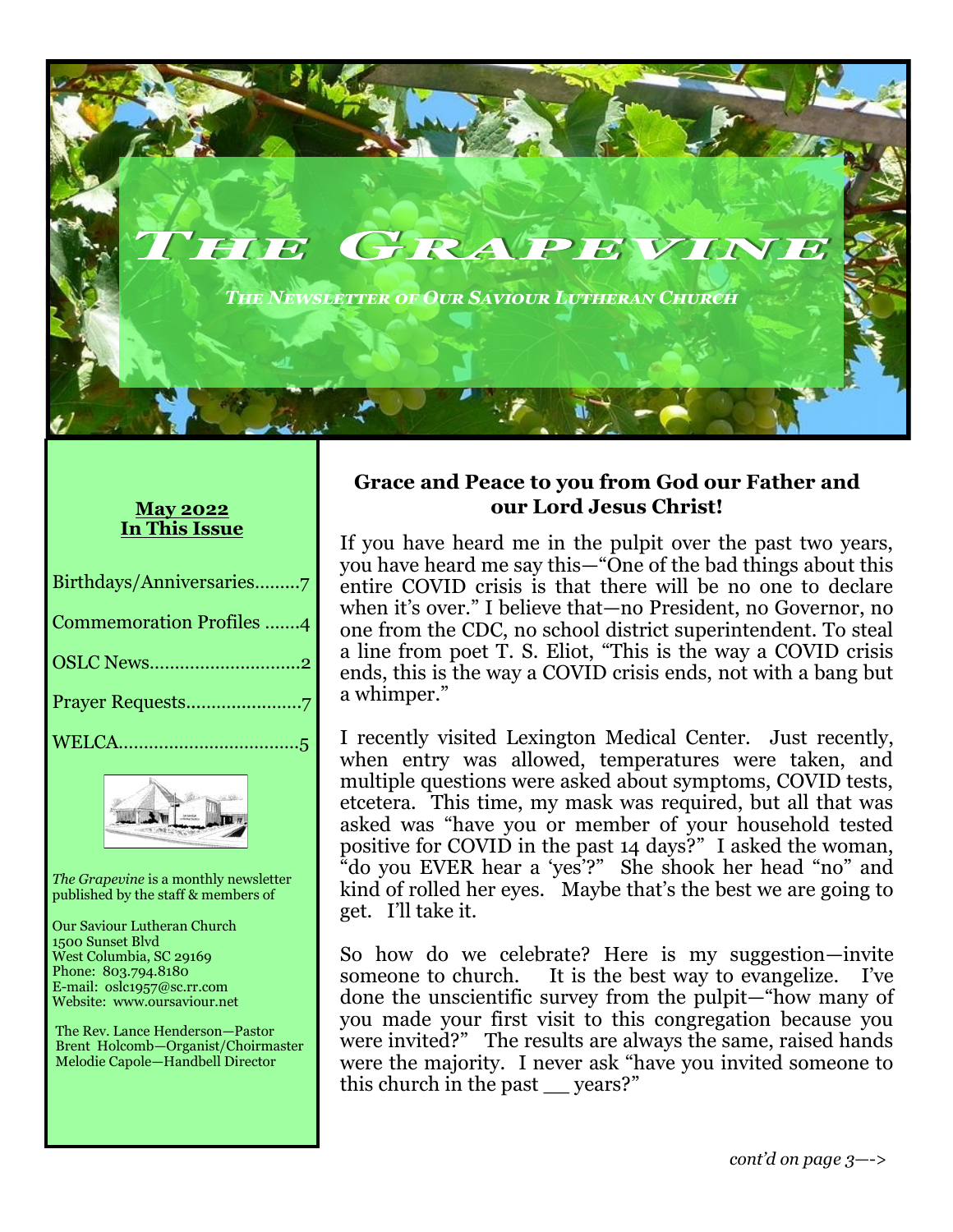

**COUNCIL HIGHLIGHTS**  Charles Nicolson, Secretary April 2022

- The pastor expressed his disappointment at how few times his Lenten devotions have been shared. He was surprised to learn some on council do not know how to share YouTube material.
- The AC unit in the old high school room has been repaired for only \$364.
- Melodie Capole reported the number of events she and the students helped with during the month of March, including Shrove Tuesday entertainment and preparations for the Easter Egg Hunt. The report also included ideas and upcoming events. Gift cards will be sent to the students during exams., and Melodie is planning a meal for the students prior to exams.
- Pastor Lance may be using other Prayers of Intercession than the ones provided in the *Celebrate* insert, as is his prerogative.
- Council discussed ways to encourage members to come back to in-person worship now that COVID 19 danger is not as great.
- Chat and Snack was scheduled to resume the first Sunday after Easter.
- The congregation was to be asked whether Sunday School and/or weekday Bible study should be resumed.







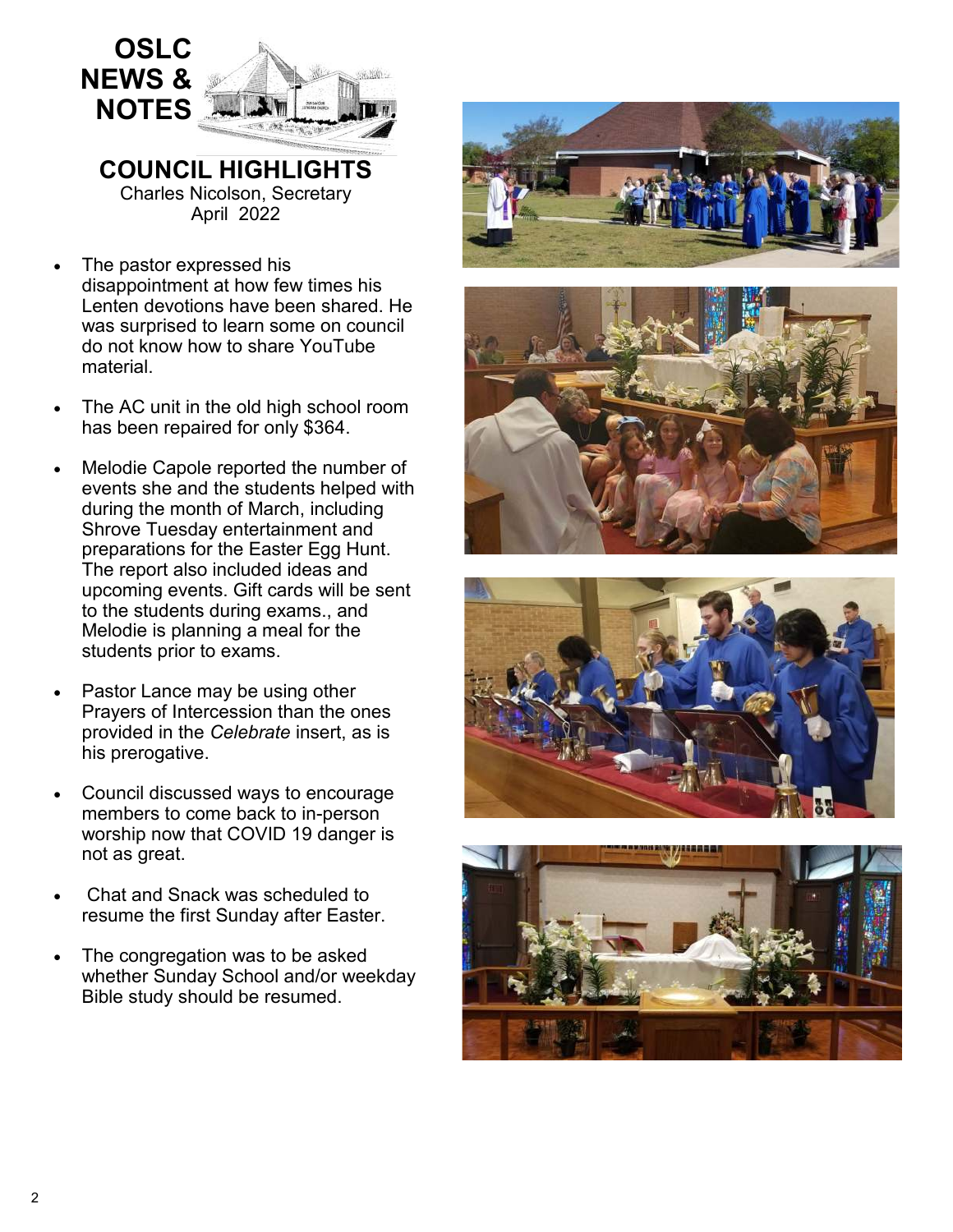David Griffith, part of our leadership team, keeps saying "we need to let people know we are back in business." He's one hundred percent right. Our business is the worship of God Almighty and acts of ministry in His name. Let's get cracking and invite people you know to come along.

> Peace in Christ, Pastor Lance

P.S. Shout out to David (again) and to<br>Steve Nivens. These guys used personal These guys used personal connections to save us a LOT of money on the repair of our exterior cross and the ongoing lighting redux in the Cameron Hallway and Narthex. Thank you, Gentlemen



# **RAZBERRIES**

Sallie and David Hutto will be hosting Razberries May 14th. We will plan to meet at WECO Bottle & Biergarten, 626 Meeting Street at 5 pm. Please RSVP to Sallie (803) 414-6009 or email [huttosallie@gmail.com.](mailto:huttosallie@gmail.com) Details regarding food truck will follow at later date.

# **LUTHERAN MEN IN MISSION**

May's meeting of Lutheran Men in Mission will again be at the Lizard's Thicket on Augusta Road, at 9 am on the third Monday, May 16.

# **MAY MINISTRIES**

|                        | <b>FLOWERS</b><br>May 1 Wayne & Marie<br>Lybrand | <b>GREETERS</b><br>*Need Volunteer |  |
|------------------------|--------------------------------------------------|------------------------------------|--|
| 8                      | *Need Volunteer                                  | *Need Volunteer                    |  |
| 15 <sup>1</sup>        | Albert & Sue<br><b>Drafts</b>                    | Sylvia Ford                        |  |
|                        | 22 *Need Volunteer                               | *Need Volunteer                    |  |
| 29                     | *Need Volunteer                                  | Isma Boland                        |  |
|                        | <b>WORSHIP</b><br><b>ASSISTANTS</b>              | <b>LECTORS</b>                     |  |
|                        | May 1 *Need Volunteer                            | <b>Ruth Nicholson</b>              |  |
| 8                      | Isma Boland                                      | Pam Hanfland                       |  |
| 15 -                   | *Need Volunteer                                  | *Need Volunteer                    |  |
| 22 <sub>2</sub>        | *Need Volunteer                                  | <b>Frank Yonce</b>                 |  |
| 29                     | Gail Marcum                                      | *Need Volunteer                    |  |
| <b>USHERS</b>          | <b>MAY</b>                                       | <u>JUNE</u>                        |  |
|                        | Chief *Need Volunteer                            | Gail Marcum                        |  |
|                        | *Need Volunteer                                  | Isma Boland                        |  |
| <b>ALTAR GUILD</b>     | *Need Volunteers                                 | Rebecca Fingerlin<br>& Kay Black   |  |
| <b>OFFERING PICKUP</b> |                                                  |                                    |  |

 *Beth Cleland Gail Marcum*

 **TELLERS**   *Beth Cleland & Barney Keitt*

*Pam Hanfland & Linda Hill*

#### **PROPERTY COMMITTEE**   *Frank Yonce Bill Aull*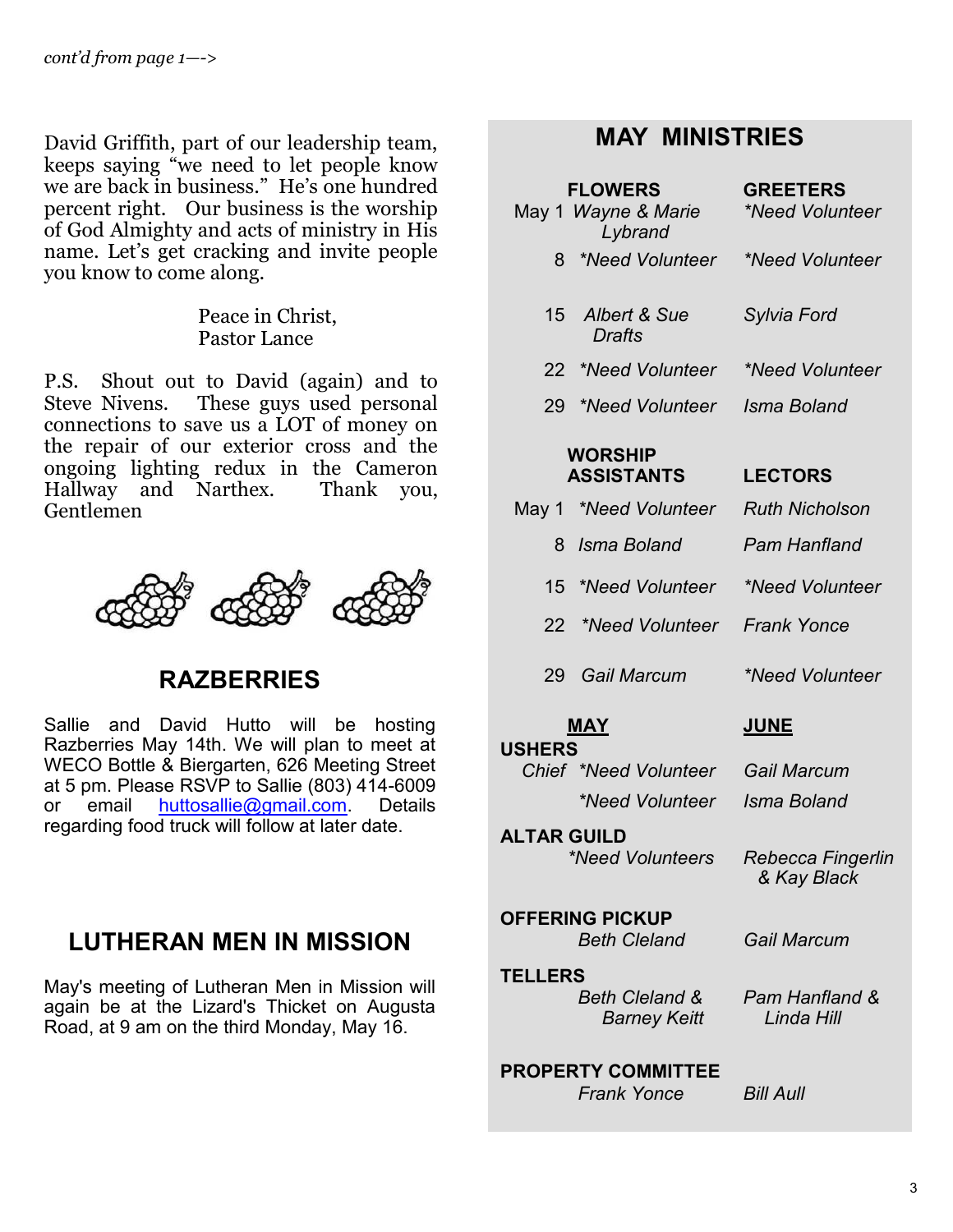# **COMMEMORATION PROFILES**

*Ruth Nicholson*

The Lutheran Church, as part of its worship, celebrates the lives of notable Christians of the past. Our hymnal provides a calendar (pp. 15– 17) for us to follow which recognizes these individuals on the anniversary of their deaths.



**May 4 Monica, mother of Augustine (ca. 331-387)**

Widowed at age forty, mother of three, Monica especially hoped that the eldest, Augustine, would convert to her beloved Christianity. Augustine's ways were not her ways; he had, for example, fathered a child out of wedlock. It was only after he and Monica traveled to Italy to be with Christian leaders there that Augustine's conversion and baptism took place. Before they could finish the return trip to North Africa, Monica became sick and died. Augustine wrote at length in his *Confessions* about the pious life his mother had led and the example she had given for others to follow.

#### **May 8 Julian of Norwich, renewer of the church (1342- ca. 1416)**

History has given us few facts concerning Julian's life. She was one of medieval Christianity's female mystics. Her visions of Christ were collected in a book, *Sixteen Revelations of Divine Love.* Julian was a nun living alone in a room attached to a church in Norwich, England. Her revelations came to her, she said, during an illness. In them, Julian sees Christ as a mother-figure whose love, like the ideal mother's, lasts forever in spite of children's disobedience and the need for parental discipline from time to time. To Julian, love is central to religious experience.

#### **May 29 Jiřī Tranovský, hymnwriter (1592-1637)**

Son of a blacksmith in Silesia (now Poland), Tranovský studied at the University of Wittenberg and was ordained in 1616. In addition to teaching and preaching, he published collections of poems, prayers, and hymn texts. (See ELW #602, "Your Heart, O God, Is Grieved," whose text he wrote.) Because he helped to advance the Protestant Reformation in central and eastern Europe, Tranovský has been called the "Luther of the Slavs." His influence on Slovak Lutheran worship extends to the present day.





# **ELCA PRESS RELEASES**

**Evangelical Lutheran Church in America** God's work, Our hands.

- 3/24 A message from the presiding bishop regarding an update on the listening panel
- 3/31 2024 ELCA Youth Gathering location announced
- 4/06 ELCA Church Council considers debt, discipline and a declaration to the Muslim community

AVERAGE ATTENDANCE *March 27—April 24*

*WORSHIP—45*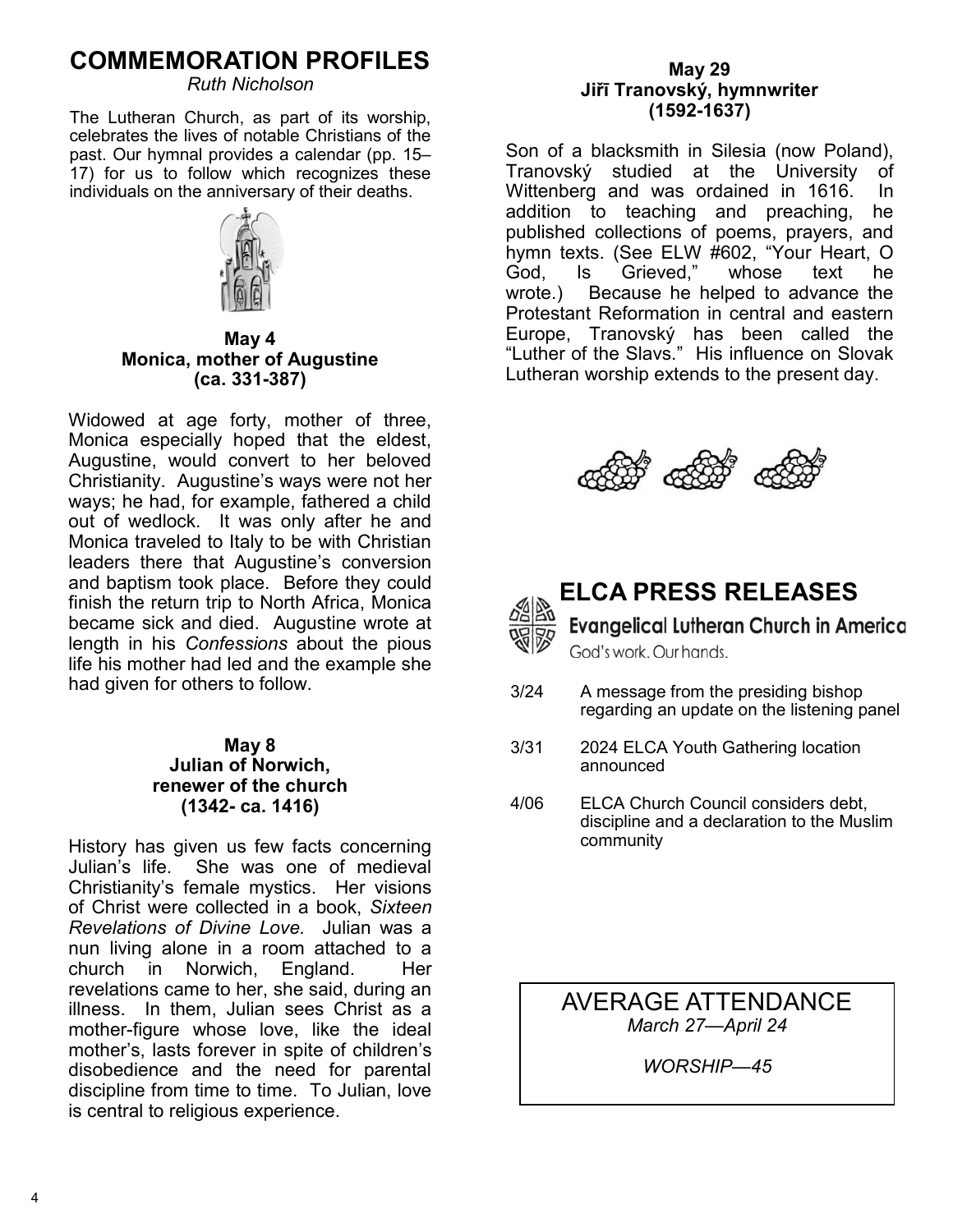

#### **2022 OSLC-WELCA OFFICERS & EXECUTIVE COMMITTEE**

President — Linda Griffith (803-920-3975, *lindagriffith2@aol.com*) Vice President—Isma Boland (803-760-5545. *ilbright@bellsouth.n*et) Treasurer — Ann Satterwhite (803-254-9934, *annsatterwhite2@gmail.com*) Secretary — (to be appointed as needed) Advisor — Sandra Hughes (803-796-9016, *smhughes@sc.rr.com)*

**Cameron** — Isma Boland (Leader), volunteer (Recorder) **Lydia**—Caroline Raszewsi (Leader), Beverly Nivens (Recorder) **Rebekah** — Loleta Keitt (Leader) Linda Hill (Treasurer) Linda Griffith (Recorder)

Our Saviour women seem to always have something going on. No joint meeting was held in April due to all the church activity around Easter. Please mark your calendars for a possible called meeting for nominations for officers for 2023. Thank you all for your support.

**Action-Rebekah** hosted the 2022 OSLC-WELCA Retreat at the church with 53 in attendance. A big THANK YOU to those six ladies in Rebekah who worked so hard to make that day outstanding for all who attended. Plans are underway for Rebekah's annual luncheon outing in May — a trip to Ridgeway to Laura's Tea Room. Our tentative date is Tuesday, May 24. If you're interested in joining us, contact Linda Griffith as we will meet at the church and carpool. Watch the Bulletin for more details.

**Community-Lydia** was very busy with the Easter Egg Hunt in early April. There were 17 children present on that chilly morning. The assistance from our Youth/ Young Adult group was superb. The enthusiasm and excitement that morning was so enjoyable to see. Thank you all for making the event a very memorable experience for those children and adults present! Lydia would like to thank all who donated candy, eggs, and money for the event. It was awesome! Now they are looking forward to planning a social event for the church.

**Growth—Cameron** collected funds for the Newberry College Women's League and a check will be mailed for around \$125 by the OSLC-WELCA Treasurer. They were also busy cleaning the nursery as part of their annual duties during the spring. Several of their members continue to work with the Community Luncheons which returned in March and now will be held on the last Thursday of the month.

#### **CONVENTION IS ALMOST HERE**

Linda Griffith is the only OSLC-WELCA member who will attend the Convention in Newberry, She will be a voting delegate.

#### **SC Women of the ELCA Annual Convention**

**Theme:** *"He's got the whole world in his hands"*

**Location: The Lutheran Church of the Redeemer, Newberry**

**Please remember to MARK YOUR CALENDARS with the following dates:** 

#### *(DUE TO COVID 19-CALENDAR IS SUBJECT TO CHANGE WITH LOCATIONS/DETAILS TBA)*

**May 5** — National World Day of Prayer (https:// www. nationaldayofprayer.org/ announcing\_ the\_ 2022)

May 24— Rebekah Circe Annual Lunch Outing

- **June 24-25**  (Friday/Saturday) SC Women of the ELCA Convention
- **June—-Sep**.—watch for date for a called meeting for nominations for officers for 2023

**September TBA** — Fall 2022 SCWELCA Saxe Gotha Conference Meeting (*www.scwelca.org*)- Mt. Tabor

**October 2** — 3-5 PM (Sunday) Joint OSLC WELCA Meeting (Officer nominations/ election) Devotional/Prayer - Rebekah

Refreshments – Lydia

**November 6** — DAYLIGHT SAVINGS TIME ENDS

- **December 4** — **Immediately following Worship Service** – WELCA Executive Meeting (circle leaders w/unit officers)
	- Opening Prayer: Ann Satterwhite
- **September 22-24, 2023** WELCA Triennial Convention Gathering, Phoenix, AZ

#### **Women of the ELCA Purpose Statement**

As a community of women created in the image of God, Called to discipleship in Jesus Christ, and empowered by the Holy Spirit, We commit ourselves to grow in faith, affirm our gifts, Support one another in our callings, engage in ministry and action, and promote healing and wholeness in the church, the society, and the world.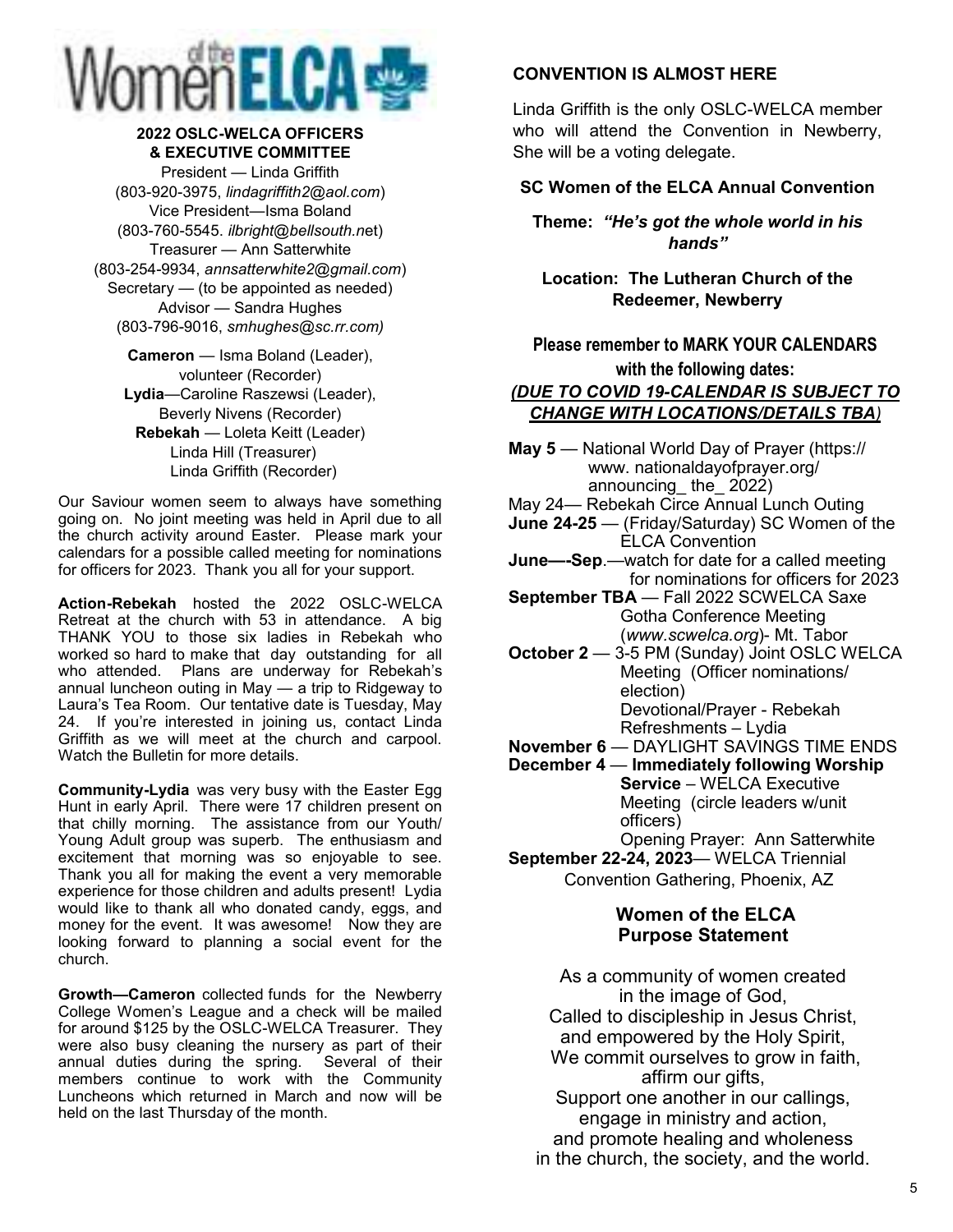# **GRAPEVINE QUIZ**<br>(answers on page 7)

Don't forget… Mother's Day is May 8! A Grapevine quiz saluting mothers.

- 1. Eve is the mother of us all. But Eve was the mother of three sons by name—Cain, Abel and a third. In Genesis 5, we discover his name. What is it?
	- a. Seth
	- b. Jared
	- c. Lamech
	- d. Adam, Jr.
- 2. In Genesis 27, we read of this mother conspiring with her favorite son to deceive his father. Who is she?
	- a. Hagar
	- b. Rebekah
	- c. Rachel
	- d. Debbie Downer
- 3. In Ruth 1, this mother-in-law treats Ruth like her own daughter after the death of her son.
	- a. Naomi
	- b. Orpah
	- c. Boaza
	- d. Oprah Winrfrey
- 4. There are two miraculous pregnancies in Luke 1. Mary's obviously. Who is the other?
	- a. Anna
	- b. Lydia
	- c. Elizabeth
	- d. The woman who lived in a shoe
- 5. There is a pregnant mother in Revelation 12. What stands before her hoping to destroy her child when it is born?
	- a. A great red dragon
	- b. A plague of fire and ice
	- c. The four horsemen of the apocalypse
	- d. Planned Parenthood

BONUS: Augustine of Hippo was one of the great minds of the first millennia of Christianity. He credited his coming to the faith to his devout mother. She shares a name with one of the three female lead characters of the tv sitcom *Friends*. Later she made a saint by the church. Who is she?









# **Easter Egg Hunt**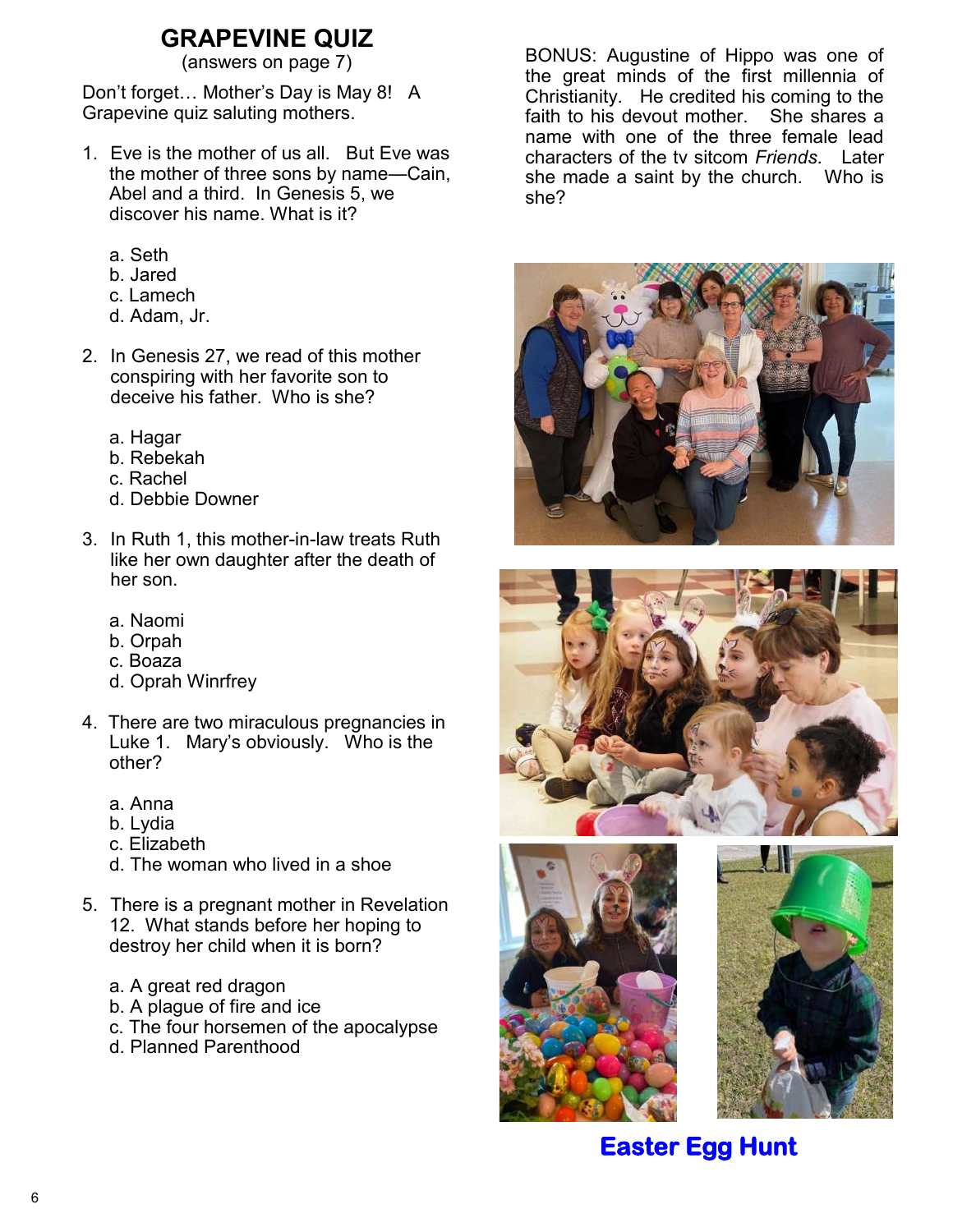# **PRAYER REQUESTS**

Those listed below have special prayers needs at this time. We keep the entire congregation in our prayers at all times, but sometimes special prayers are needed. If your name is on the list or you have added someone's name and they no longer need to be on the list, please contact the church secretary so the name cam be removed.

*Beth Boland Chris Boland Greg Chapman Jeannie Chapman Linda Crapps Lydia Culp (sister of Don Horton) Katie Doble Don Ford Dolores Hopkins Marie Lybrand*

# **MAY BIRTHDAYS**

| <b>Brent Holcomb</b>  | 5/04 |
|-----------------------|------|
| Patsy Horton          | 5/05 |
| <b>Steve Nivens</b>   | 5/08 |
| Doris Wessinger       | 5/14 |
| <b>Kaitlyn Sawyer</b> | 5/18 |
| <b>Finley Lybrand</b> | 5/20 |
| Wayne Haltiwanger     | 5/30 |

Please Note: if there are any errors or omissions in birthdays or anniversaries, notify the church office. We want to make sure our records are correct.



 *Anne Moye Jerry Richardson (friend of Herman & Elizabeth Shealy) Willette Satterwhite Kaitlyn Sawyer (granddaughter of Horace & Betty Meetze) Marie Shealy (Morningside Ret Ctr., Apt. 131) Mary Stocker DeLeon Wallace Heyward Wessinger*

### **MAY ANNIVERSARIES**

| David & Sallie Hutto           | 5/01 |
|--------------------------------|------|
| Wayne & Marie Lybrand          | 5/03 |
| Stephen & Susan Bush           | 5/06 |
| <b>Albert &amp; Sue Drafts</b> | 5/21 |
| Jason & Susan Smith            | 5/26 |



# **GRAPEVINE ARTICLES**

If you have articles, reports and/or pictures that you or your group would like printed in the next Grapevine, please send them to the Church Office by **Monday May 23**

ANSWERS: 1, a. Seth; 2, b. Rebekah; 3, a. Naomi; 4, c. Elizabeth; 5, a. A great red dragon; BONUS-Monica

7